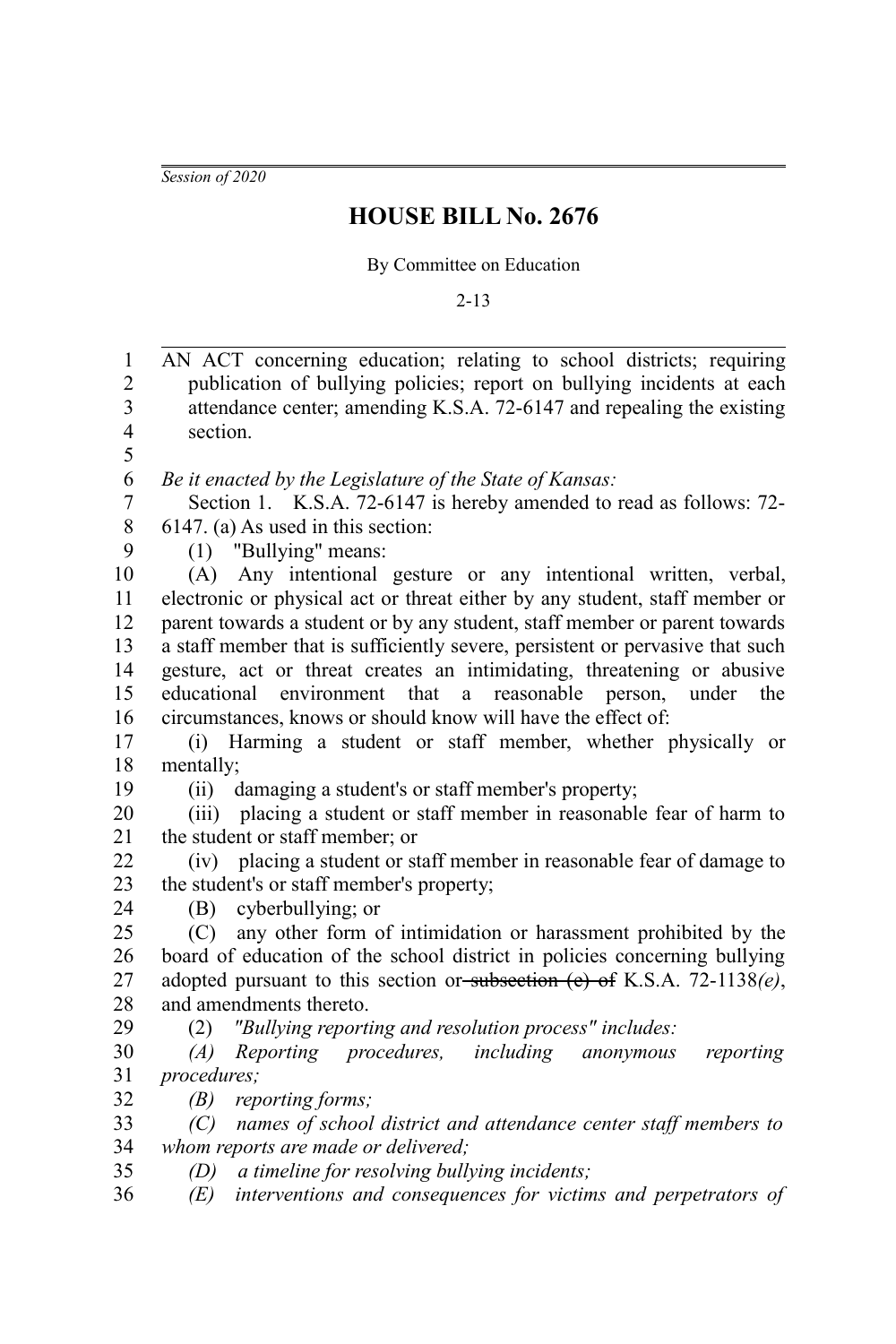*bullying; and* 1

*(F) training and educational requirements or materials for students and staff members.* 2 3

*(3)* "Cyberbullying" means bullying by use of any electronic communication device through means including, but not limited to, e-mail, instant messaging, text messages, blogs, mobile phones, pagers, online games and websites. 4 5 6 7

(3)*(4)* "Parent" includes a guardian, custodian or other person with authority to act on behalf of the child. 8 9

(4)*(5)* "School district" or "district" means any unified school district organized and operating under the laws of this state. 10 11

(5)*(6)* "School vehicle" means any school bus, school van, other school vehicle and private vehicle used to transport students or staff members to and from school or any school-sponsored activity or event. 12 13 14

(6)*(7)* "Staff member" means any person employed by a school district. 15 16

(b) The board of education of each school district shall adopt a policy to prohibit bullying either by any student, staff member or parent towards a student or by a student, staff member or parent towards a staff member on or while utilizing school property, in a school vehicle or at a schoolsponsored activity or event. 17 18 19 20 21

(c) The board of education of each school district shall adopt and implement a plan to address bullying either by any student, staff member or parent towards a student or by a student, staff member or parent towards a staff member on school property, in a school vehicle or at a schoolsponsored activity or event. Such plan shall include *a bullying reporting and resolution process and* provisions for the training and education for staff members and students.  $22$ 23 24 25 26 27 28

(d) The board of education of each school district may adopt additional policies relating to bullying pursuant to subsection (e) of K.S.A. 72-1138*(e)*, and amendments thereto. 29 30 31

(e) *(1) Any policy to prohibit bullying, any plan to address bullying and any bullying reporting and resolution process adopted by a school district shall be:* 32 33 34

*(A) Published on the school district's website with a link prominently posted on the homepage of each such website;* 35 36

*(B) published on the website of any attendance center that has its own website with a link prominently posted on the homepage of such website. If an attendance center has its own bullying policy, plan or reporting and resolution process, such policy, plan or reporting and resolution process shall also be published on the attendance center's website;* 37 38 39 40 41 42

*(C) distributed annually to parents and guardians upon enrollment of* 43